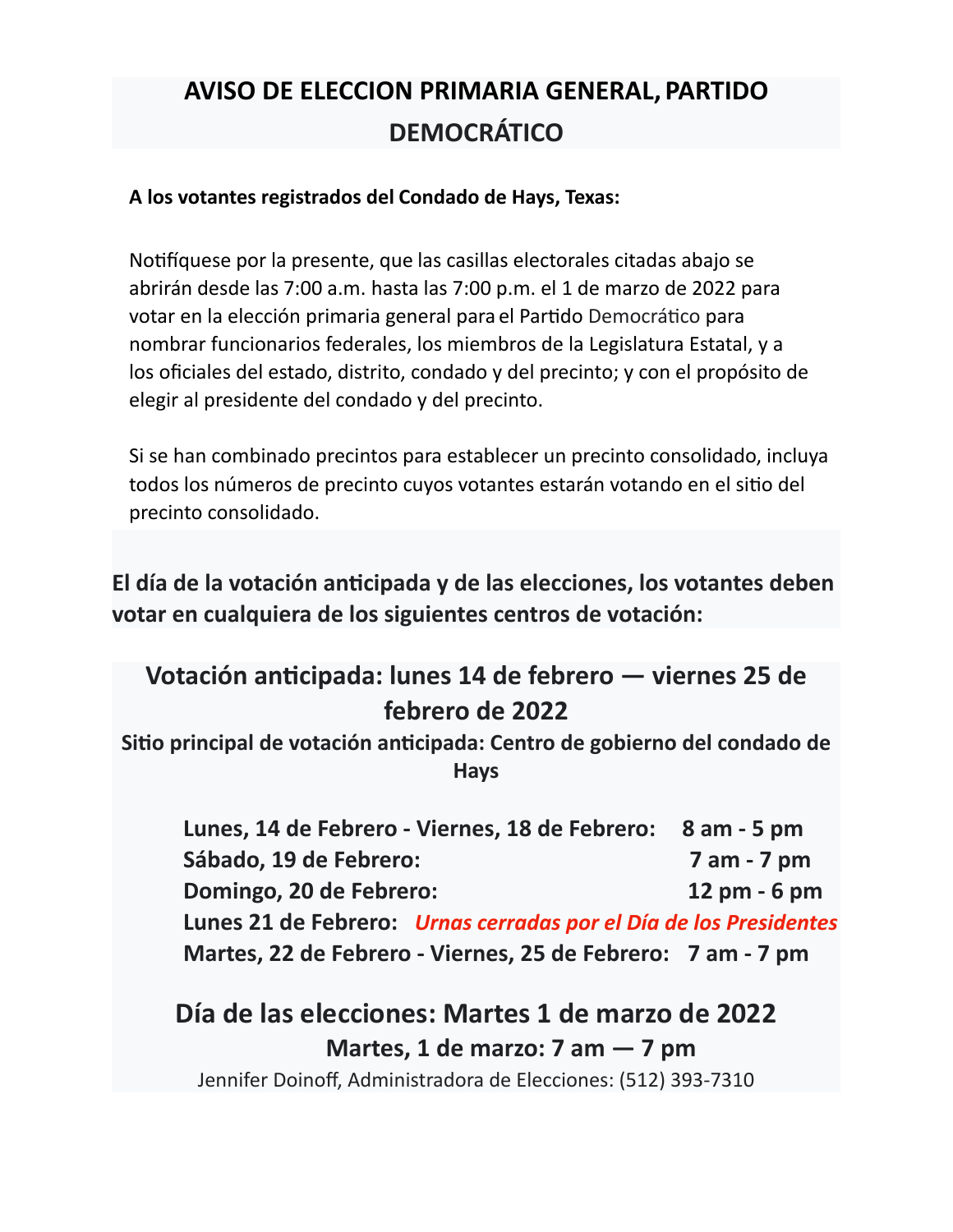| Early<br><b>Voting</b> | <b>Election</b><br>Day  | <b>San Marcos</b>                                                     |                                                 |
|------------------------|-------------------------|-----------------------------------------------------------------------|-------------------------------------------------|
| V                      | $\checkmark$            | <b>Broadway</b>                                                       | 401 Broadway Street #A                          |
|                        | V                       | <b>Hays County Government Center</b><br><b>Main Early Voting Site</b> | 712 South Stagecoach Trail 601 University Drive |
|                        |                         | <b>LBJ Student Center,</b><br><b>Texas State University</b>           | 601 University Drive                            |
|                        | V                       | <b>Brookdale San Marcos North</b>                                     | 1720 Old Ranch Road 12                          |
|                        | V                       | <b>Calvary Baptist Church</b>                                         | 1906 North Interstate 35 Frontage Road          |
|                        | V                       | Centro Cultural Hispano de San Marcos                                 | 211 Lee Street                                  |
|                        | V                       | <b>Dunbar Center</b>                                                  | 801 Martin Luther King Drive                    |
|                        | V                       | <b>First Baptist Church San Marcos</b>                                | 325 West McCarty Lane                           |
|                        | V                       | <b>Promiseland Church</b>                                             | 1650 Lime Kiln Road                             |
|                        | V                       | San Marcos Fire Dept. Station #5                                      | 100 Carlson Circle                              |
|                        | V                       | San Marcos Housing Authority /<br>C.M. Allen Homes                    | 820 Sturgeon Drive                              |
|                        | V                       | <b>San Marcos Library</b>                                             | 625 East Hopkins Street                         |
|                        | ✓                       | <b>Sinai Pentecostal Church</b>                                       | 208 Laredo Street                               |
|                        | V                       | South Hays Fire Dept. Station #12                                     | 8301 Ranch Road 12                              |
|                        | V                       | <b>Stone Brook Seniors</b>                                            | 300 South Stagecoach Trail                      |
| Early<br>Voting        | <b>Electio</b><br>n Day | <b>Kyle and Uhland</b>                                                |                                                 |
|                        | V                       | <b>Arnold Transportation Building -</b><br><b>HCISD Admin</b>         | 21003 Interstate Frontage Road                  |

| v | Kyle City Hall                      | 100 West Center Street |
|---|-------------------------------------|------------------------|
| ✔ | <b>Live Oak Academy High School</b> | 4820 Jack C. Hay Trail |

| ✔ | V | Simon Middle School<br>(HCISD Clothes Closet)                | 3839 East FM 150       |
|---|---|--------------------------------------------------------------|------------------------|
| V | V | Yarrington - Hays County Transportation<br><b>Department</b> | 2171 Yarrington Road   |
|   | V | Main Office $-$<br><b>HCISD Transportation Department</b>    | 2385 High Road, Uhland |
|   | V | Precinct 2 Office, Hays County                               | 5458 FM 2770           |
|   | V | <b>Tobias Elementary School</b>                              | 1005 East FM 150       |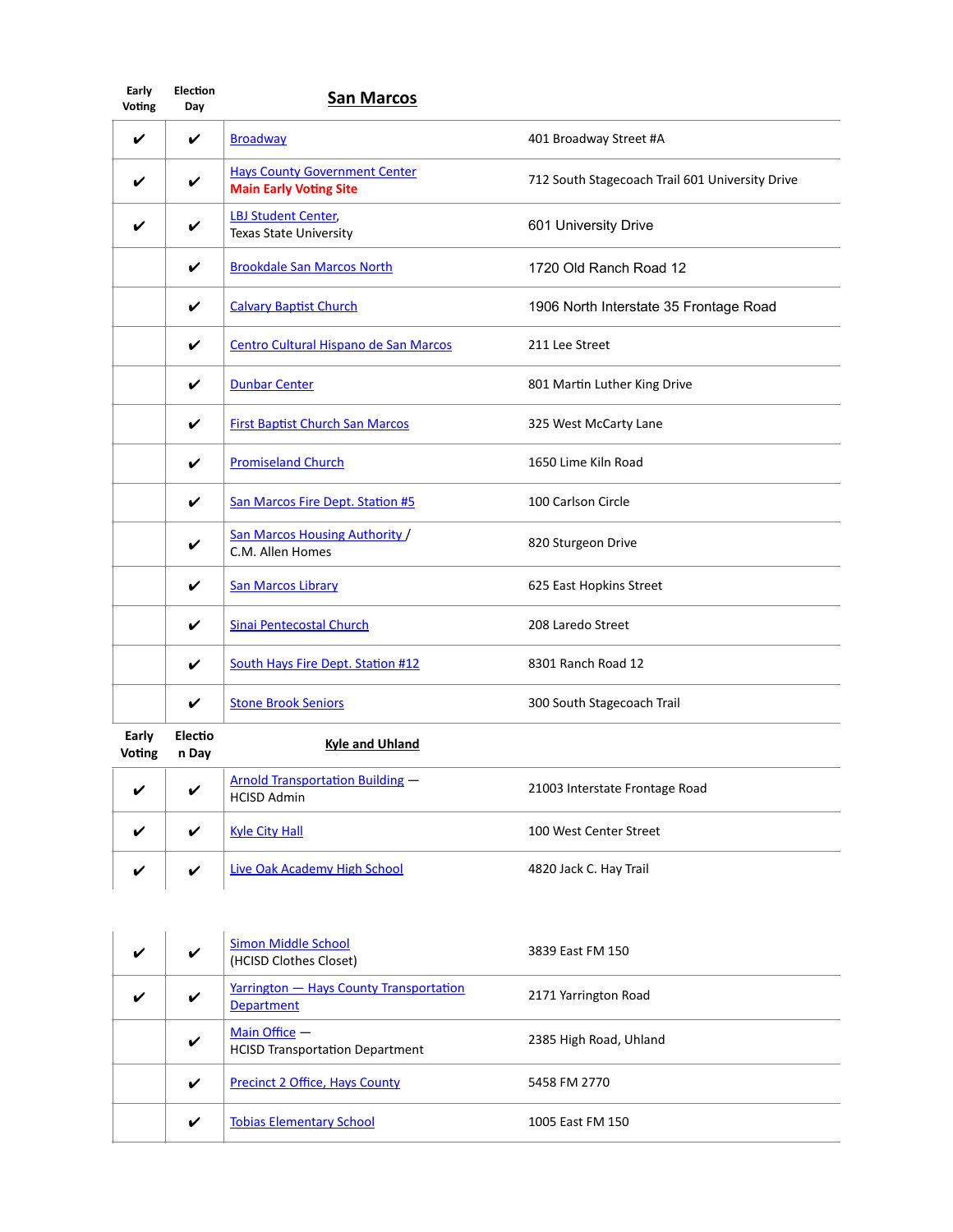|                 | V                | <b>Wallace Middle School</b>                                                       | 1500 West Center Street                                                          |
|-----------------|------------------|------------------------------------------------------------------------------------|----------------------------------------------------------------------------------|
|                 | <b>Buda</b>      |                                                                                    |                                                                                  |
| Early<br>Voting | Electio<br>n Day | <b>Buda City Hall - Multipurpose Room</b>                                          |                                                                                  |
| ✓               | V                | <b>Sunfield Station</b>                                                            | 405 East Loop Street, Building 100                                               |
|                 | V                | <b>Buda Elementary School Upper Campus</b><br>(Historic School Site - Kunkel Room) | 2610 Main Street                                                                 |
|                 | V                | <b>Hays Hills Baptist Church</b>                                                   | 300 North San Marcos Street                                                      |
|                 | V                | <b>McCormick Middle School</b>                                                     | 1401 North FM 1626                                                               |
|                 | V                | Southern Hills Church of Christ                                                    | 5700 Dacy Lane                                                                   |
|                 | $\checkmark$     | Wimberley                                                                          | 3740 FM 967                                                                      |
| Early<br>Voting | Electio<br>n Day | <b>Texan Academy at Scudder Campus</b>                                             |                                                                                  |
| ✓               | V                | <b>Wimberley Community Center</b>                                                  | 400 Green Acres Drive                                                            |
|                 | V                | <b>Cypress Creek Church</b>                                                        | 14068 Ranch Road 12                                                              |
|                 | V                | VFW Post #6441                                                                     | 211 Stillwater Road                                                              |
|                 | V                | <b>Dripping Springs and Austin</b>                                                 | 401 Jacobs Well Road                                                             |
| Early<br>Voting | Electio<br>n Day | <b>Dripping Springs United Methodist Church</b>                                    |                                                                                  |
| ✔               | V                | <b>Patriots' Hall of Dripping Springs</b>                                          | 28900 Ranch Road 12                                                              |
|                 | V                | <b>Belterra Centre</b>                                                             | 3400 East US 290                                                                 |
|                 | V                | Henly Station #3 -<br>North Hays County Fire Rescue                                | 151 Trinity Hills Drive, Austin<br>(sometimes listed as 688 Trinity Hills Drive) |
|                 | V                | N. Hays County Fire Rescue Station #2 -<br>Driftwood Battalion                     | 7520 Creek Road                                                                  |
|                 | V                | <b>Precinct 4 Office, Hays County</b>                                              | 15850 FM 1826, Austin                                                            |
|                 | V                | <b>Precinct 4 Office, Hays County</b>                                              | 195 Roger Hanks Parkway                                                          |

Las solicitudes para boletas de votación adelantada por correo deberán enviarse a: